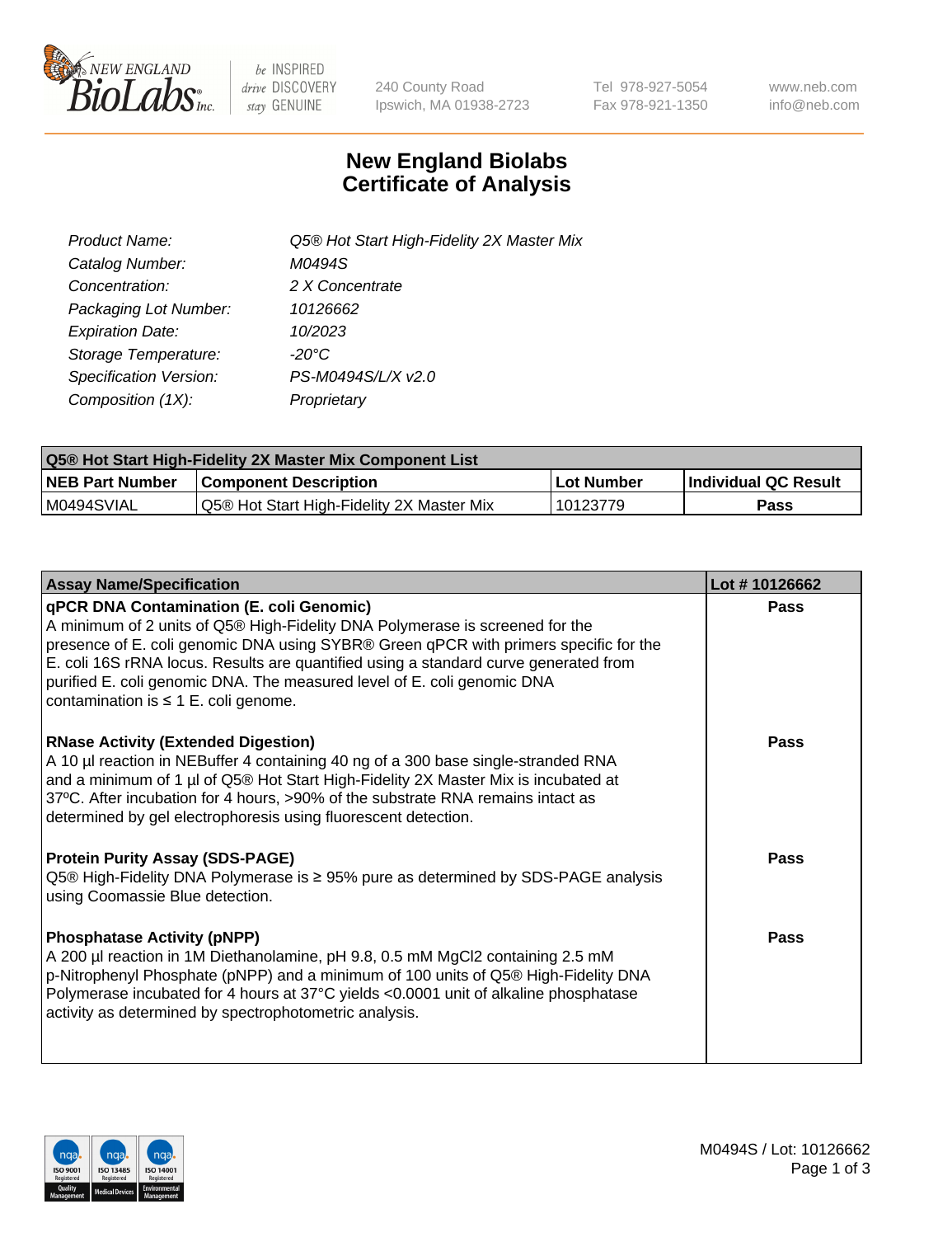

be INSPIRED drive DISCOVERY stay GENUINE

240 County Road Ipswich, MA 01938-2723 Tel 978-927-5054 Fax 978-921-1350

www.neb.com info@neb.com

| <b>Assay Name/Specification</b>                                                                                                                                                                                                                                                                                                                                                                                                | Lot #10126662 |
|--------------------------------------------------------------------------------------------------------------------------------------------------------------------------------------------------------------------------------------------------------------------------------------------------------------------------------------------------------------------------------------------------------------------------------|---------------|
| Endonuclease Activity (Nicking, Polymerase, dNTP)<br>A 50 µl reaction in NEBuffer 2 in the presence of 400 µM dNTPs containing 1 µg of<br>supercoiled pUC19 DNA and a minimum of 10 units of Q5® High-Fidelity DNA Polymerase<br>incubated for 4 hours at 37°C results in <10% conversion to the nicked form as<br>determined by agarose gel electrophoresis.                                                                  | <b>Pass</b>   |
| PCR Amplification (20 kb Lambda DNA, Master Mix)<br>A 50 µl reaction in 1X Q5® Hot Start High-Fidelity Master Mix and 1.0 µM primers<br>containing 10 ng Lambda DNA for 22 cycles of PCR amplification results in the<br>expected 20 kb product.                                                                                                                                                                               | <b>Pass</b>   |
| PCR Amplification (Hot Start, Human Genomic DNA, Master Mix)<br>A 25 µl reaction in 1X Q5® Hot Start High-Fidelity Master Mix and 0.5 µM primers<br>containing 50 ng Human Genomic DNA for 25 cycles of PCR amplification results in the<br>expected 665 bp product and a decrease in non-specific genomic bands after<br>pre-incubation at room temperature for 1 hour, when compared to a non-hot start<br>control reaction. | Pass          |
| PCR Amplification (7 kb Human Genomic DNA, Master Mix)<br>A 50 µl reaction in 1X Q5® Hot Start High-Fidelity Master Mix and 0.5 µM primers<br>containing 20 ng Human Genomic DNA for 30 cycles of PCR amplification results in the<br>expected 7 kb product.                                                                                                                                                                   | <b>Pass</b>   |
| Non-Specific DNase Activity (16 hour, Buffer)<br>A 50 µl reaction in 1X Q5® Hot Start High-Fidelity Master Mix containing 1 µg of T3<br>or T7 DNA in addition to a reaction containing Lambda-HindIII DNA incubated for 16<br>hours at 37°C results in a DNA pattern free of detectable nuclease degradation as<br>determined by agarose gel electrophoresis.                                                                  | <b>Pass</b>   |

This product has been tested and shown to be in compliance with all specifications.

One or more products referenced in this document may be covered by a 3rd-party trademark. Please visit <www.neb.com/trademarks>for additional information.